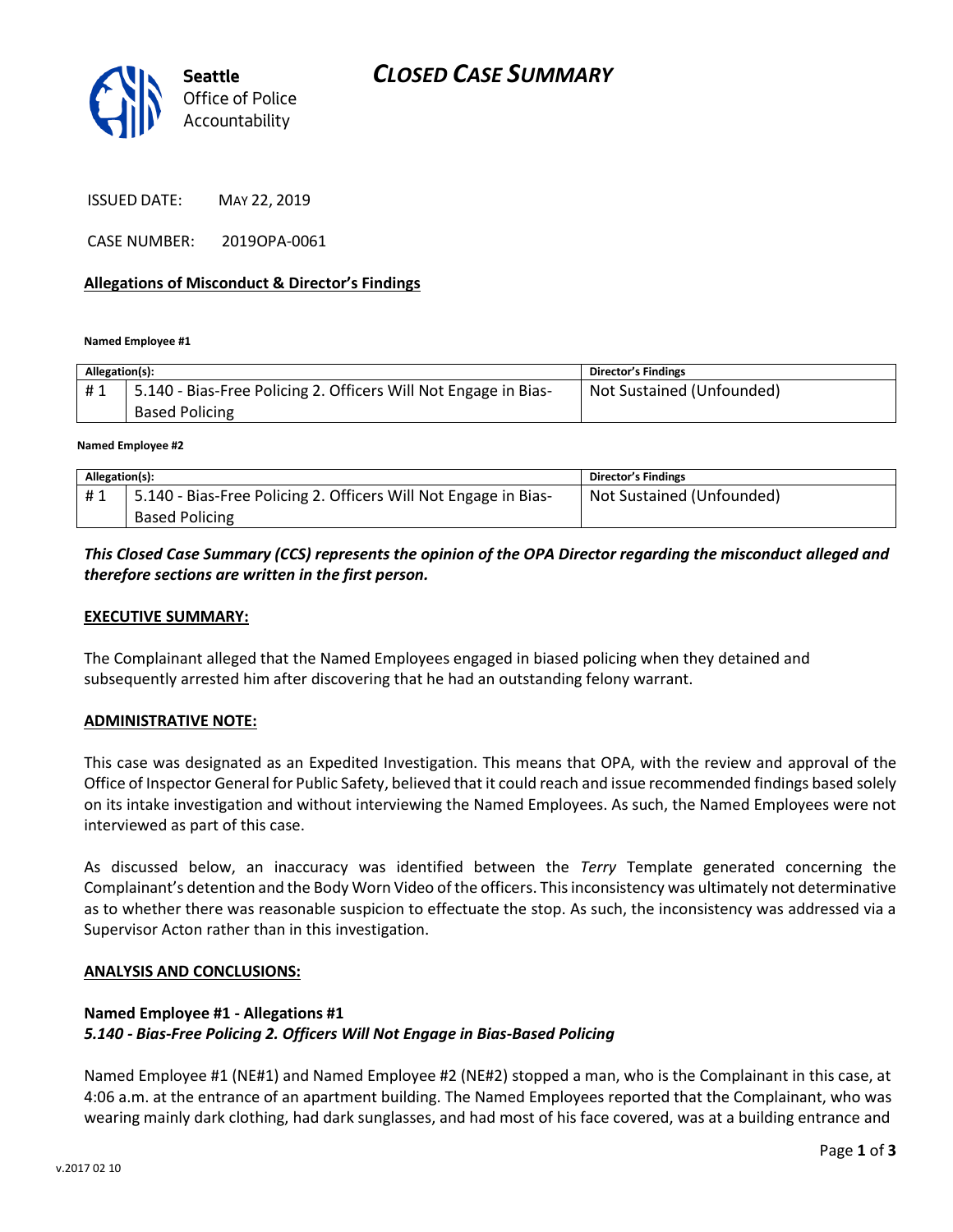



OPA CASE NUMBER: 2019OPA-0061

appeared to be pressing buttons. The Named Employees indicated that, when the Complainant noticed the officers, he began walking away. NE#2 noted that there was a recent rash of burglaries at the location where the officers observed the Complainant, and that SPD's Crime Analysis Unit identified the area as a "hot spot" for crime. The General Offense Report documented that when the officers approached the Complainant, he immediately stated: "Do you have probable cause?" NE#2 reported that, almost immediately after this interaction, he recognized the Complainant from previous interactions and referred to Complainant by the name he knew him by. The Complainant denied that the name NE#2 referred to him by was his name. He further contended that he was waiting for his friend at the building. After NE#2 received verification from SPD radio that the Complainant had an outstanding felony warrant for assault with a deadly weapon, the Complainant was placed under arrest. The Complainant claimed that he was arrested because of his race.

During its investigation into this incident, OPA made multiple attempts to interview the Complainant but was unsuccessful. Thus, the Complainant was not interviewed as part of this investigation.

OPA reviewed the Body Worn Video (BWV) associated with this incident. The BWV largely supported the recounting of the incident from the General Offense Report. There was one notable exception to this. The BWV captured that, at the time the Named Employees explained the basis for the detention to the Complainant, he was told: "You didn't press any buttons." However, as discussed above, it was reported in the *Terry* Template that the Complainant appeared to be pushing buttons. This matter was addressed in a Supervisor Action and was not part of this investigation.

SPD Policy 5.140 prohibits biased policing, which it defines as "the different treatment of any person by officers motivated by any characteristic of protected classes under state, federal, and local laws as well other discernible personal characteristics of an individual." This includes different treatment based on the race of the subject. (*See id*.)

If, as the Complainant alleged, that the Named Employees treated him differently based his race it would constitute a violation of SPD policy. However, based on OPA's review of the evidence, there is no indication that the Named Employees engaged in such conduct. The Complainant was stopped and questioned because the Named Employees had reasonable suspicion to conduct a *Terry* stop. Moreover, he was arrested due to an outstanding warrant, not because of his race or membership in any protected class. Lastly, the BWV, which fully captured this incident, provides conclusive evidence that no biased policing occurred.

For these reasons, I recommend that this allegation be Not Sustained – Unfounded as against both Named Employees.

Recommended Finding: **Not Sustained (Unfounded)**